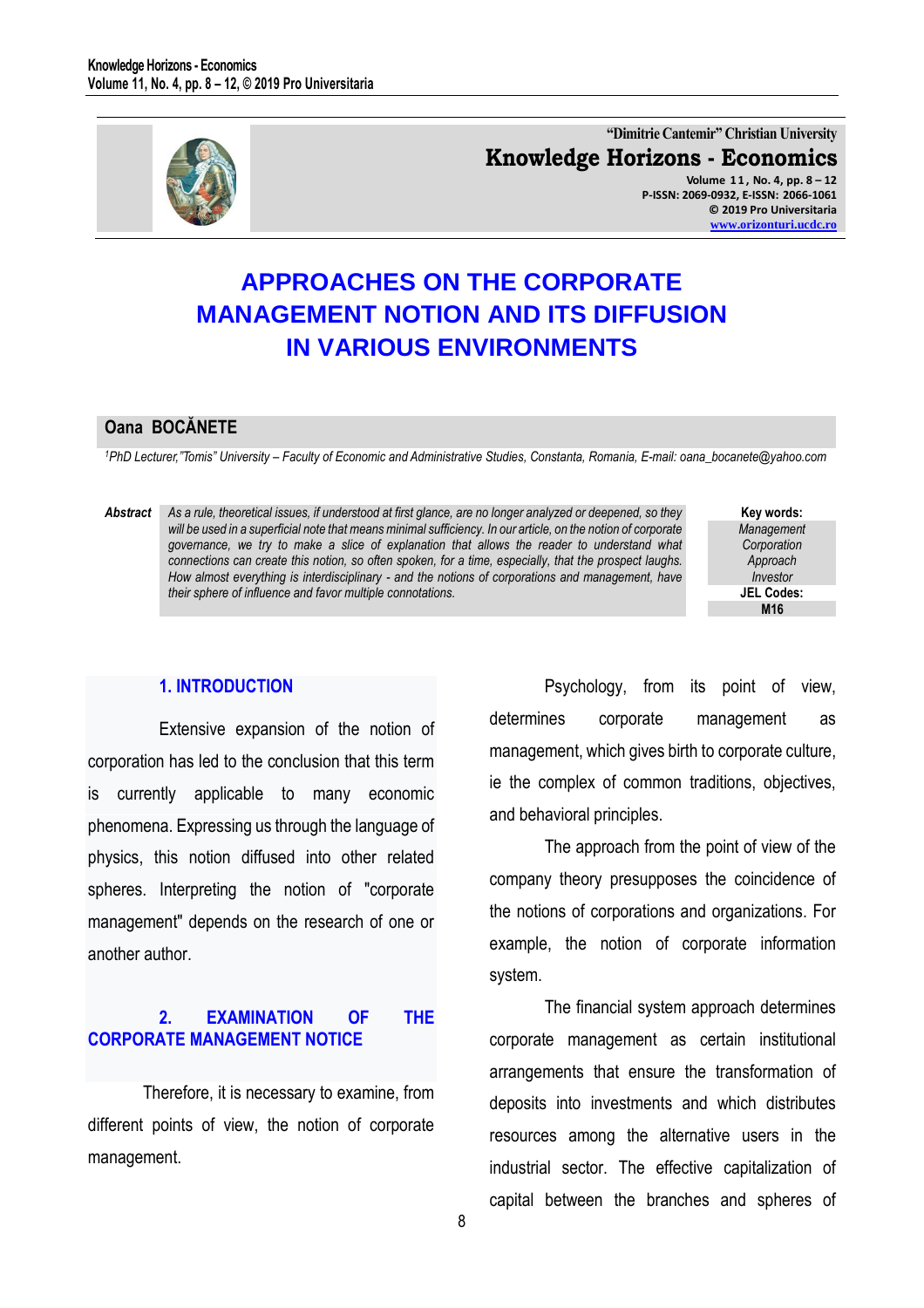society is carried out within the corporations built on the basis of the combination of the banking and the industrial capital.

 From a legal point of view, corporate management is the common name of legal concepts and procedures that underpin the creation and management of the corporation, in particular as regards shareholder rights (Bocanete, 2011).

# **3. APPROACHES FOR CORPORATE MANAGEMENT**

However, the most common and applicable approaches to corporate governance determination are as follows.

The first is to approach the notion of corporate management as the management of the integrated association. Corporate governance, for example, is the organizational and legal leadership of business development, the optimization of organizational structures, the establishment of relationships within and outside the company, in accordance with the goals set out (Bocanete, 2011) Corporate management is defines as the administration of a complex of synergistic effects (Diaconescu, 2004).

These definitions refer to the results of using the corporate form of business rather than the essence of the problem.

The second approach, the earliest and most commonly used, is based on the consequences stemming from the essence of the corporate form of business - the division of the owners 'institute and the administrators' institute, and the protection of the interests of a certain circle of corporate (investor) of managers.

Although this definition of corporate governance differs according to the number of stakeholders involved in corporate relationships. In the narrowest sense, this is the protection of the interests of the owners - shareholders. Another approach also includes creditors, who together with shareholders are the group of financial investors. In the most common opinion, corporate management is the protection of the interests of both financial investors (shareholders and creditors) and nonfinancial (employees, state, enterprise - partners, etc.).

## **4. CAUSES OF INCLUSION OF GROUPS IN THE CORPORATE MANAGEMENT SYSTEM**

Which explanations are considered to be causes of inclusion of some or other groups in the corporate management system?

Shareholders constitute the necessary financial basis for the emergence of corporate governance. Their interests in the corporate management system consist in obtaining a share of income through payments - dividends or the increase in the price of their share in the corporation.

Lenders are also financial investors but, unlike shareholders who are interested in increasing profitability and corporate cost (to increase their income), creditors are interested in the stability of the corporate situation (to obtain a guaranteed income).

In the corporation's activity, they are interested not only in the financial investors, but also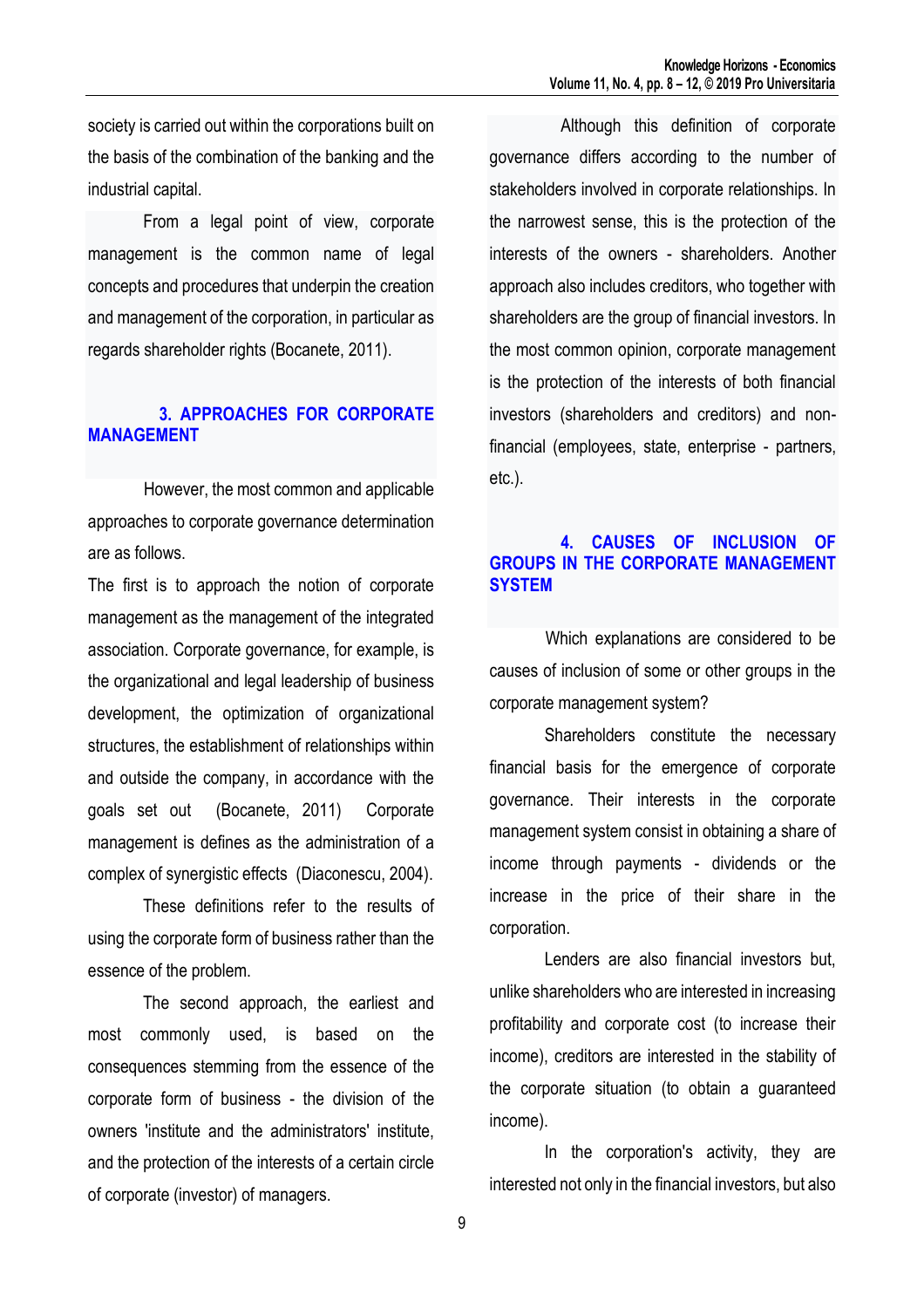in the non-financial ones. Among non-market investors most economists specify: (Ghiță, 2014)

- corporate employees;
- corporate partners;
- society as a whole (state, consumers, etc

The justification for the inclusion of corporate partners in most cases is examined on the example of suppliers for enterprises - producers of finished products. If the corporation provider produces the production used only by that corporation, in such a case, the partner's supplier's financial investment may be treated as an investment by the corporation itself, as these investments are made to secure the corporation's business.

Currently, such relationships are not to be included in the external relations but in the internal affairs of the corporation, and the interests of the

vendor partner may be treated as interests of a separate subdivision, but subordinate to the corporation (for example, in Japan many corporations exist based on bilateral long-term contracts).

Speaking of corporate staff, it is necessary to note that its inclusion as a component of corporate relations has become possible due to the development of the human capital of the enterprise. Depending on corporate governance models, either the workforce or some employees of the corporation are being examined as parties involved in corporate relations.

 In addition to corporate partners and staff, the company is also included in the corporate governance system. (Bocănete, 2013)



**Fig. 1 Comparative management features corporate and non-corporative**

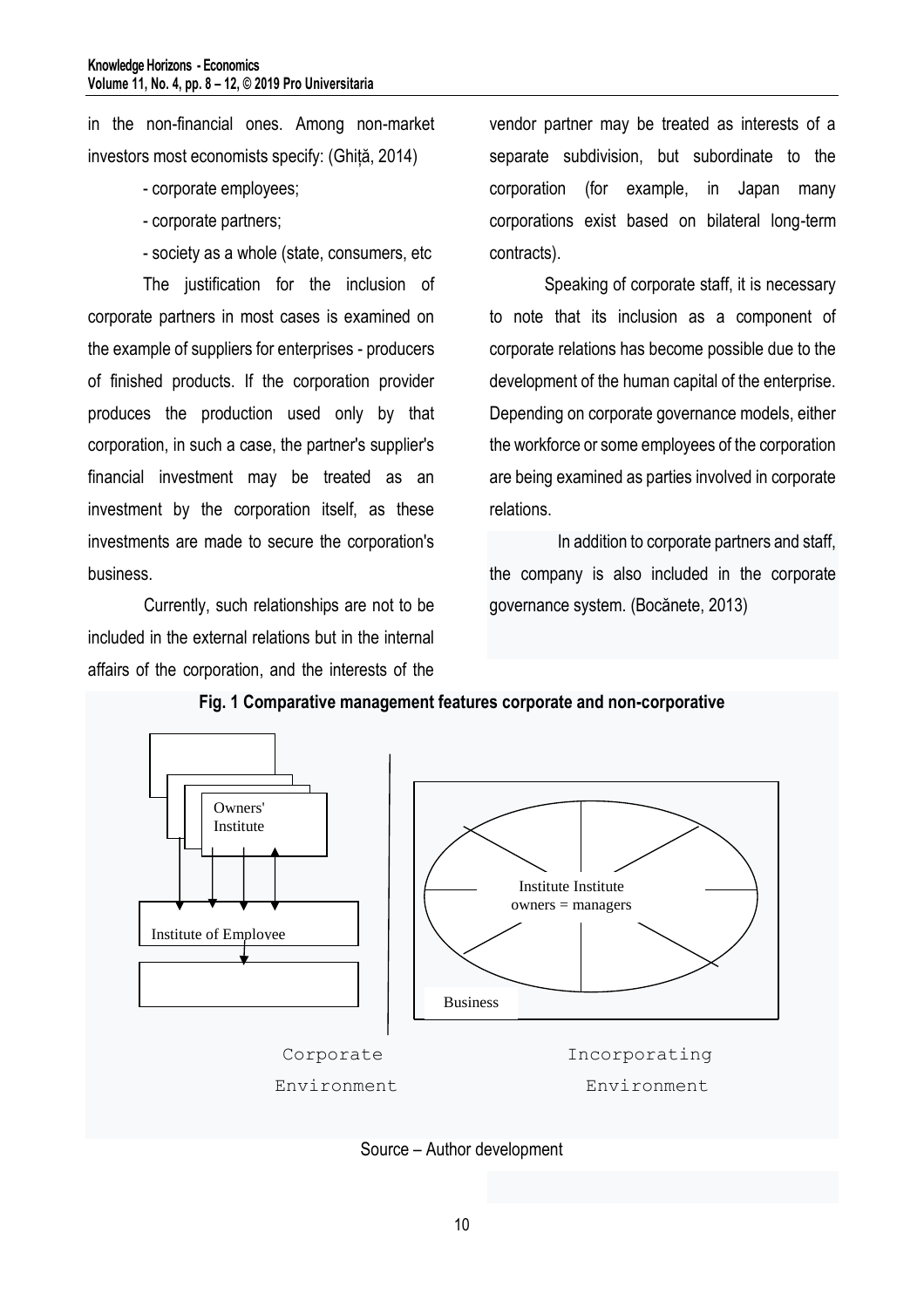The interests of various investors, among the above, do not coincide and are often directly counterproductive. For example, the listed interests of the owners and corporate creditors. Therefore, in corporate relations, the interaction of corporate managers and their owners will be examined.

# **5. THE ESSENCE OF CORPORATE MANAGEMENT**

To describe the essence of corporate governance, it is necessary to analyze the difference between corporate and non-corporative management. This will allow us to achieve the following figure (fig. 1). Analyzing the figure, we can highlight the following important differences between corporate and non-corporative management.

First, if corporate management merges ownership and administration functions, and management is done by the owners themselves, corporate ownership usually divides ownership rights and management powers.

Secondly, it appears that the emergence of corporate management has led to the formation of a new independent subject of economic relations the Institute of Employee Managers.

Thirdly, it results from the fact that in the case of corporate management, together with the management functions, the owners lose their connection with the business.

Fourthly, if in the non-corporation management system the owners are linked to each other through management-related relationships (they are associated), in the corporate management

system, relations between owners are lacking and are replaced by relations between owners and the corporation. (Bocanete and Burlacu, 2010)

These differences include the following advantages for corporate owners: corporate independence as a legal entity, limited corporate ownership, and centralized corporate governance.

 According to this criterion, the corporation as a legal person has legal capacity, can acquire patrimonial and non-patrimonial rights, can participate in the trial on its behalf and is responsible for the assets belonging to it for its debts. (Holban and all, 2011),

"Any organizational approach must take into account the construction of a model of intelligence, starting from concepts and not from the creation of structures and rules, which implies a type of mental map capable of conferring the flexibility required by the real time." (Ionescu, 2019)

### **6. CONCLUSIONS**

Practice has shown that, as a rule, first of all, the notion appears because someone has an idea and then the product, service, etc. materialized, after the efforts made over time.

This was also the case with corporate and corporate management notions, and so far we have come to much improved forms of what they expressed in themselves during the interwar period when the notion of management and management as a distinct leverage in the activity of organizational leaders, whatever they were.